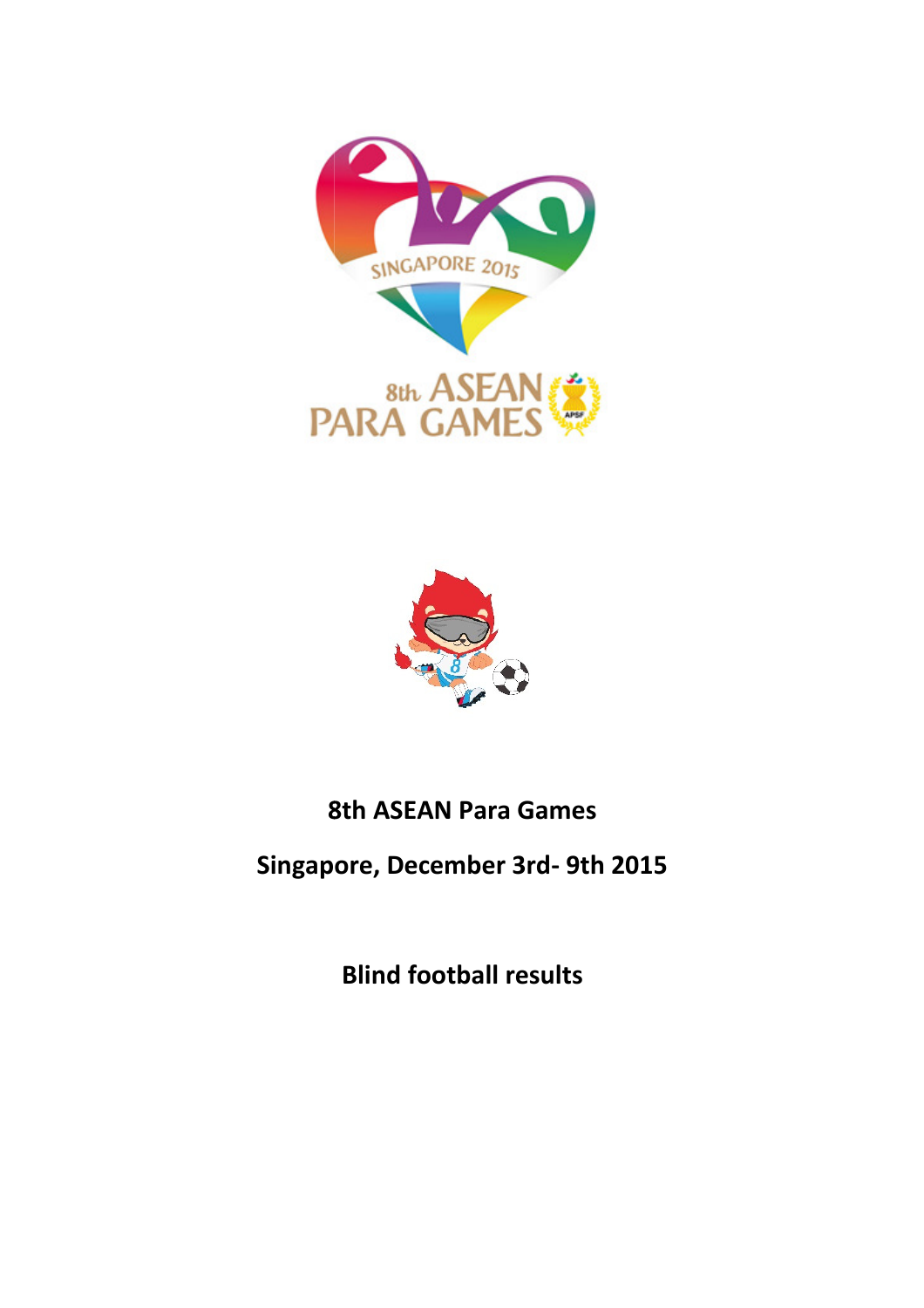# Friday December 4th

18:00 Vietnam 0 Thailand 3

20:15 Singapore 0 Malaysia 3

# Sunday December 6th

16:00 Thailand 5 Singapore 0

18:00 Malaysia 0 Vietnam 0

# Tuesday December 8th

17:00 Singapore 0 Vietnam 2

19:00 Malaysia 2 Thailand 1

# Final standings

- 1 Malaysia
- 2 Thailand
- 3 Vietnam
- 4 Singapore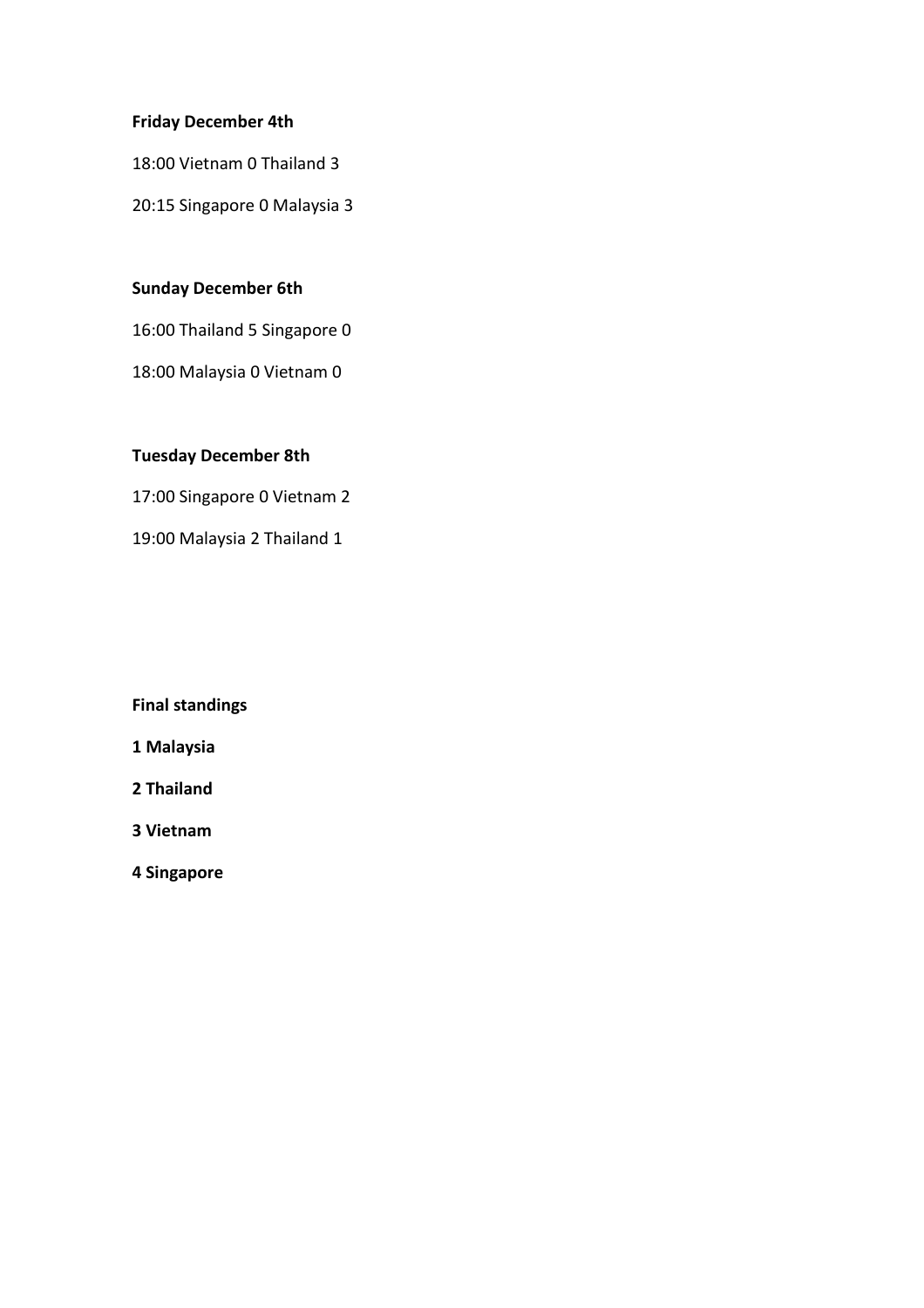





# **Medallist**

| Gold          |                         |                                           | <b>Silver</b>           |                     |                         |                    | <b>Bronze</b>       |                              |
|---------------|-------------------------|-------------------------------------------|-------------------------|---------------------|-------------------------|--------------------|---------------------|------------------------------|
| MAS           | Malaysia                |                                           | THA                     | <b>Thailand</b>     |                         | <b>VIE</b>         | Vietnam             |                              |
|               | 3 AHMAD FIKRI BIN OMAR  |                                           |                         |                     | DANAI JARUWARAKUN (GK)  |                    |                     | 1 NGUYEN NGOC TIEN TIEN (GK) |
|               |                         | 4 MOHAMAD AMIRUL ARIF BIN MAHADHIR        |                         |                     | 2 UDOMVIT RUENNARK (GK) |                    | 3 LE TAN HUNG       |                              |
|               |                         | 5 MOHAMAD ASRI BIN ARSHAD                 |                         |                     | 3 SINPRASERT SERMPOL    |                    | 6 VO THANH TRIEU    |                              |
|               | 6 AZRIL BIN CHE IBRAHIM |                                           |                         | 4 SRISAK AKAKARN    |                         |                    | 7 TRAN VIET HUNG    |                              |
|               |                         | MOHD ZAMHA BIN ABDUL WAHAB                |                         | 5 WAYU YAIMA        |                         |                    | 8 PHAM MINH HOANG   |                              |
|               | 8 ROLLEN BIN MARAKIM    |                                           | 6 PANYAWUT KUPAN        |                     |                         | 9 NGUYEN VAN QUY   |                     |                              |
|               |                         | 9 MOHD AZWAN BIN AZHAR                    | 7 SURIYA YINGCHUROS     |                     |                         | 10 VONG THANH DUOC |                     |                              |
|               |                         | 12 SHAHRIL BIN CHE SHAFIE (GK)            | 8 SANAN PHETKRACHANGSUK |                     |                         |                    |                     |                              |
|               |                         | 13 MEOR SHAHRUL AZHAR BIN MAT SALLEH (GK) | 9 KITTIKORN BAODEE      |                     |                         |                    |                     |                              |
|               |                         |                                           | 10 SUTATCHAI KHOWSAARD  |                     |                         |                    |                     |                              |
|               | <b>Team Manager</b>     | AZHARI BIN ABDULLAH                       |                         | <b>Team Manager</b> | <b>BOONYAN SAOJAN</b>   |                    | <b>Team Manager</b> | LY DAI NGHIA                 |
|               | <b>Goal Guide</b>       | MUHAMMAD AZRI BIN AZMAN                   |                         | <b>Goal Guide</b>   | P. THAWORN              |                    | <b>Goal Guide</b>   | <b>NGUYEN QUANG THAI</b>     |
| Captain       |                         | MOHAMAD AMIRUL ARIF BIN MAH               | Captain                 |                     | KITTIKORN BAODEE        | Captain            |                     | LE TAN HUNG                  |
|               | <b>Head Coach</b>       | SHALESH MANICKAVASAGAM                    |                         | <b>Head Coach</b>   | S. SURIYA               |                    | <b>Head Coach</b>   | <b>NGUYEN MINH HAO</b>       |
|               | <b>Asst Coach</b>       | EDWIN ROCH MICHAEL JULIAN                 |                         | <b>Asst Coach</b>   | R. CHANA                |                    | <b>Asst Coach</b>   | LY DAI NGHIA                 |
| <b>Doctor</b> |                         | <b>DEVAN</b>                              | <b>Doctor</b>           |                     | K. TANATORN             | <b>Doctor</b>      |                     | <b>VAN LUONG SINH</b>        |
|               | Physiotheraoist         | <b>MUHD AFIQ</b>                          |                         | Physiotherapist     | M. NACHAPORN            |                    | Physiotherapist     | LUU LY YU                    |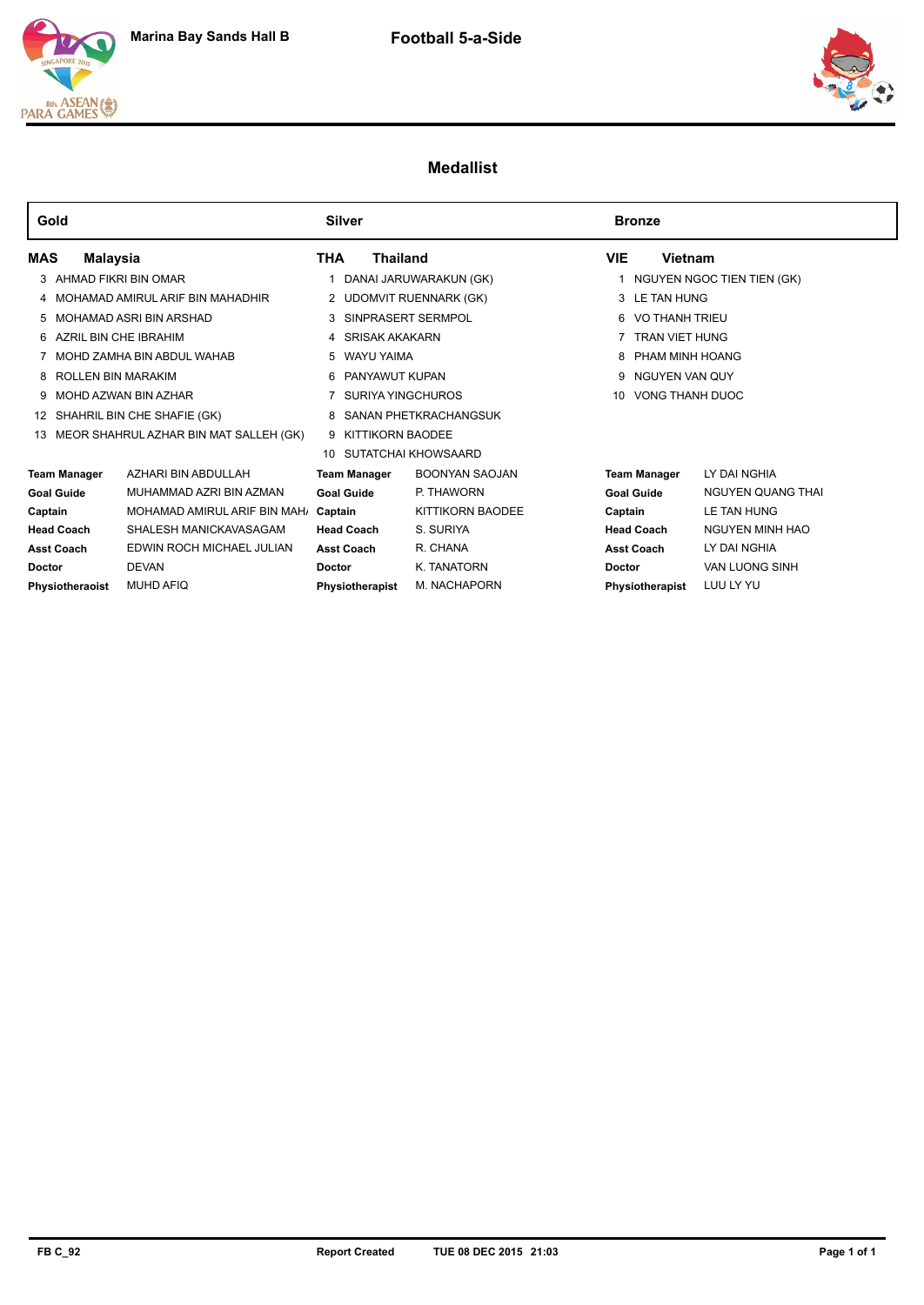

**Football 5-a-Side**

**Men**



#### **Match No 1**

#### **Time Keeper : Referee:** EUGENE LOW **3rd Referee: 2nd Referee: Match Officials:**

**Goal Scored :**

**VIE - Vietnam**

None

# **VIE - Vietnam**

1 NGUYEN NGOC TIEN TIEN (GK)

JOHN DOO KYAW SOE HU JIE

- 3 LE TAN HUNG
- 6 VO THANH TRIEU
- 9 NGUYEN VAN QUY
- 10 VONG THANH DUOC

#### **Substitutes**

- 7 TRAN VIET HUNG
- 8 PHAM MINH HOANG

#### **Goal Guide** NGUYEN QUANG THAI LY DAI NGHIA LY DAI NGHIA LE TAN HUNG NGUYEN MINH HAO **Captain Coach Assistant Coach Team Manager**

None

# **Cautions :**

**VIE - Vietnam**

#### **Expulsions :**

**VIE - Vietnam** None

# **Match Report**

# **VIE - THA**

**0 : 3(0 : 2)**

**Announcer :**

SANIKA / ZACHARY

### **Goal Scored :**

#### **THA - Thailand**

- 6 PANYAWUT KUPAN (11')
- 6 PANYAWUT KUPAN (23')
- 9 KITTIKORN BAODEE (30')

#### **THA - Thailand**

- 1 DANAI JARUWARAKUN (GK)
- 6 PANYAWUT KUPAN
- 7 SURIYA YINGCHUROS
- 9 KITTIKORN BAODEE
- 10 SUTATCHAI KHOWSAARD

#### **Substitutes**

- 2 UDOMVIT RUENNARK (GK)
- 3 SINPRASERT SERMPOL
- 4 SRISAK AKAKARN
- 5 WAYU YAIMA
- 8 SANAN PHETKRACHANGSUK

| Captain         | KITTIKORN BAODEE      |
|-----------------|-----------------------|
| Goal Guide      | P. THAWORN            |
| Coach           | S. SURIYA             |
| Assistant Coach | R. CHANA              |
| Team Manager    | <b>BOONYAN SAOJAN</b> |

**THA - Thailand Cautions :**  None

#### **Expulsions :**

**THA - Thailand** None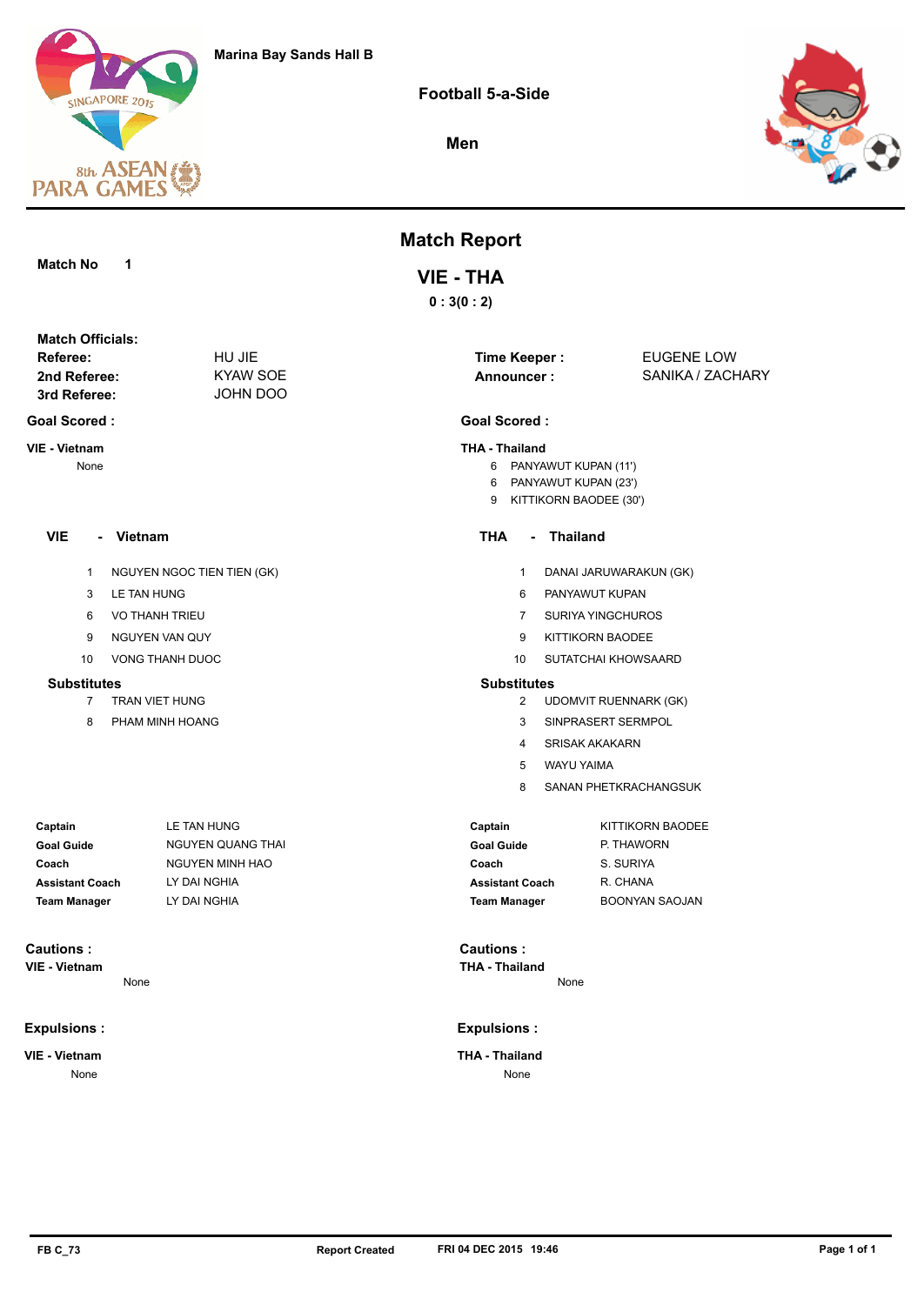

**Football 5-a-Side**

**Men**



|                                     |                                 |                                      | <b>Match Report</b>                       |  |                                                                                        |  |
|-------------------------------------|---------------------------------|--------------------------------------|-------------------------------------------|--|----------------------------------------------------------------------------------------|--|
| <b>Match No</b>                     | $\mathbf{2}$                    |                                      | <b>SIN - MAS</b>                          |  |                                                                                        |  |
|                                     |                                 |                                      | 0:3(0:2)                                  |  |                                                                                        |  |
|                                     |                                 |                                      |                                           |  |                                                                                        |  |
| <b>Match Officials:</b><br>Referee: |                                 | <b>KENJI IGUCHI</b>                  | <b>Time Keeper:</b>                       |  | NATHAN CHAN RONG DE                                                                    |  |
| 2nd Referee:                        |                                 | SANIDWONG NA AYUTHAYA CHAIY/         | Announcer:                                |  | SANIKA / ZACHARY                                                                       |  |
| 3rd Referee:                        |                                 | <b>EUGENE LOW</b>                    |                                           |  |                                                                                        |  |
| <b>Goal Scored:</b>                 |                                 |                                      | <b>Goal Scored:</b>                       |  |                                                                                        |  |
| SIN - Singapore<br>None             |                                 |                                      | <b>MAS - Malaysia</b><br>9<br>9<br>9      |  | MOHD AZWAN BIN AZHAR (13')<br>MOHD AZWAN BIN AZHAR (21')<br>MOHD AZWAN BIN AZHAR (33') |  |
| <b>SIN</b><br>$\blacksquare$        | Singapore                       |                                      | <b>MAS</b><br>$\blacksquare$              |  | <b>Malaysia</b>                                                                        |  |
| 3                                   | TEE WEE LEONG                   |                                      | 4                                         |  | MOHAMAD AMIRUL ARIF BIN MAHADHIR                                                       |  |
| 4                                   | AZHARI BIN ADAM                 |                                      | 6                                         |  | AZRIL BIN CHE IBRAHIM                                                                  |  |
| 6                                   | SULAIMAN BIN AHMAD KAMIL        |                                      | 8                                         |  | ROLLEN BIN MARAKIM                                                                     |  |
| 7                                   |                                 | MELVINDER SINGH SO BETERMARJIT SINGH | 9                                         |  | MOHD AZWAN BIN AZHAR                                                                   |  |
| 8                                   | RONNIE LIM (GK)                 |                                      | 13                                        |  | MEOR SHAHRUL AZHAR BIN MAT SALLEH (GK)                                                 |  |
| <b>Substitutes</b>                  |                                 |                                      | <b>Substitutes</b>                        |  |                                                                                        |  |
| 1                                   | HAIRIL BIN ABU BAKAR (GK)       |                                      | 3                                         |  | AHMAD FIKRI BIN OMAR                                                                   |  |
| 2                                   | MOHAMAD HASIM BIN HASSAN        |                                      | 5                                         |  | MOHAMAD ASRI BIN ARSHAD                                                                |  |
| 5                                   | <b>MOHAMAD FAHMI BIN YUSOFF</b> |                                      | $\overline{7}$                            |  | MOHD ZAMHA BIN ABDUL WAHAB                                                             |  |
|                                     |                                 |                                      | 12                                        |  | SHAHRIL BIN CHE SHAFIE (GK)                                                            |  |
| Captain                             |                                 | TEE WEE LEONG                        | Captain                                   |  | MOHAMAD AMIRUL ARIF BIN MAHADHIR                                                       |  |
| <b>Goal Guide</b>                   |                                 | MOHAMED AZHAR B MOHD IDROS           | <b>Goal Guide</b>                         |  | SHALESH MANICKAVASAGAM                                                                 |  |
| Coach                               | TAN WENG TAT                    |                                      | Coach                                     |  | EDWIN ROCH MICHAEL JULIAN                                                              |  |
| <b>Assistant Coach</b>              |                                 | MOHAMED AZHAR B MOHD IDROS           | <b>Assistant Coach</b>                    |  | MUHAMMAD AZRI BIN AZMAN                                                                |  |
| <b>Team Manager</b>                 |                                 | ONG MENG HONG                        | <b>Team Manager</b>                       |  | AZHARI BIN ABDULLAH                                                                    |  |
| <b>Cautions:</b><br>SIN - Singapore | None                            |                                      | <b>Cautions:</b><br><b>MAS - Malaysia</b> |  | None                                                                                   |  |
|                                     |                                 |                                      |                                           |  |                                                                                        |  |
| <b>Expulsions:</b>                  |                                 |                                      | <b>Expulsions:</b>                        |  |                                                                                        |  |
| SIN - Singapore                     |                                 |                                      | <b>MAS - Malaysia</b>                     |  |                                                                                        |  |

None

None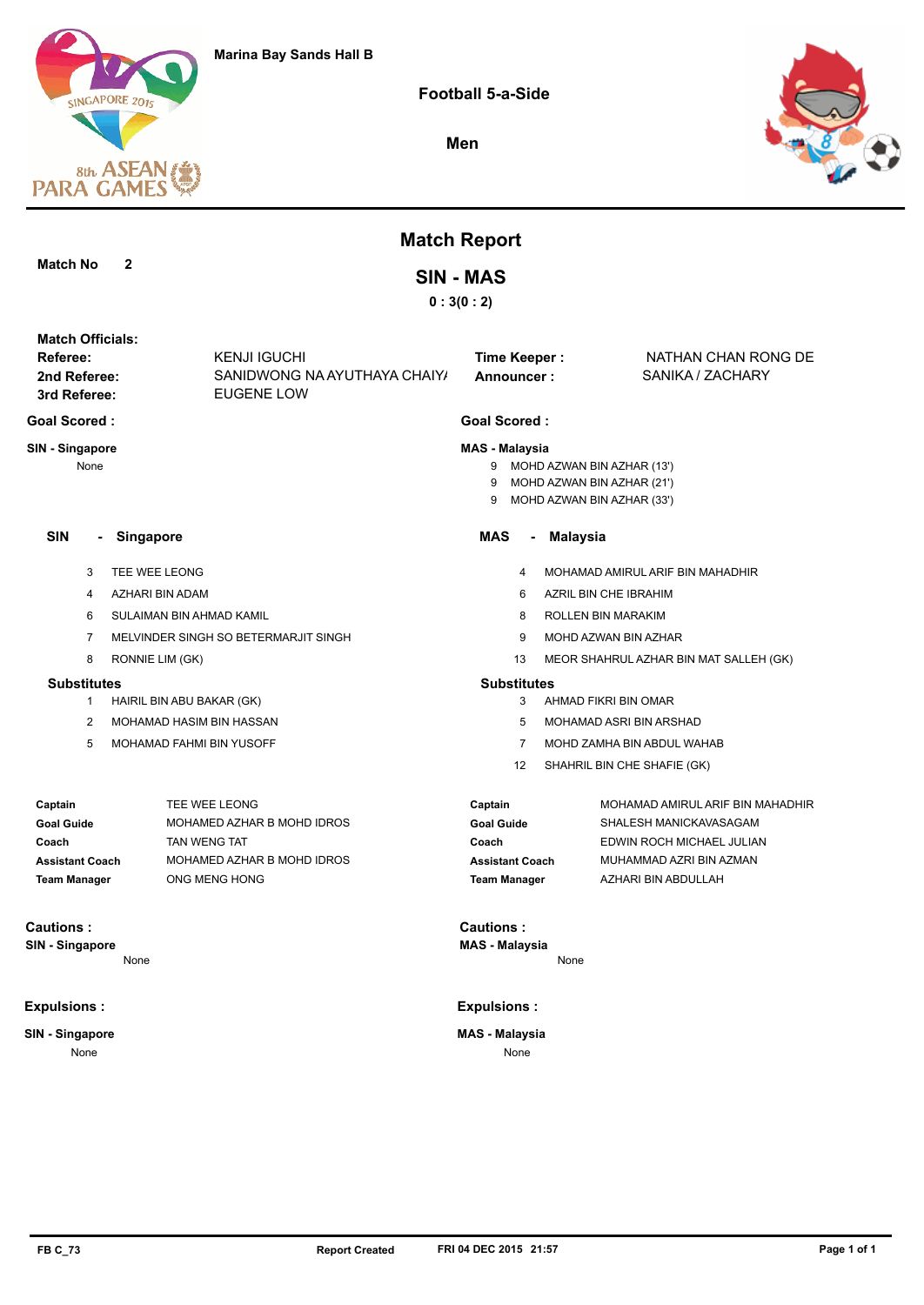





# **Match Report**

**5 : 0(2 : 0)**

**THA - SIN**

**SIN - Singapore Goal Scored :**

None

**Match No 3**

| <b>Match Officials:</b> |                     |                   |                  |
|-------------------------|---------------------|-------------------|------------------|
| Referee:                | KYAW SOE            | Time Keeper:      | JOHN DOO         |
| 2nd Referee:            | <b>KENJI IGUCHI</b> | <b>Announcer:</b> | SANIKA / ZACHARY |
| 3rd Referee:            | HU JIE              |                   |                  |

#### **Goal Scored :**

#### **THA - Thailand**

- 9 KITTIKORN BAODEE (22')
- 6 PANYAWUT KUPAN (25')
- 9 KITTIKORN BAODEE (33')
- 9 KITTIKORN BAODEE (35')
- 5 WAYU YAIMA (45')

#### **THA - Thailand**

- 1 DANAI JARUWARAKUN (GK)
- 4 SRISAK AKAKARN
- 6 PANYAWUT KUPAN
- 9 KITTIKORN BAODEE
- 10 SUTATCHAI KHOWSAARD

#### **Substitutes**

- 2 UDOMVIT RUENNARK (GK)
- 3 SINPRASERT SERMPOL
- 5 WAYU YAIMA

None

- 7 SURIYA YINGCHUROS
- 8 SANAN PHETKRACHANGSUK

| Captain         | KITTIKORN BAODEE      |
|-----------------|-----------------------|
| Goal Guide      | P. THAWORN            |
| Coach           | S. SURIYA             |
| Assistant Coach | R. CHANA              |
| Team Manager    | <b>BOONYAN SAOJAN</b> |

# **Cautions :**

**THA - Thailand**

#### **Expulsions :**

**THA - Thailand** None

| SIN                | $\sim$         | <b>Singapore</b>                     |
|--------------------|----------------|--------------------------------------|
|                    | $\mathbf{1}$   | HAIRIL BIN ABU BAKAR (GK)            |
|                    | 3              | TEE WEE LEONG                        |
|                    | $\overline{4}$ | AZHARI BIN ADAM                      |
|                    | 5              | <b>MOHAMAD FAHMI BIN YUSOFF</b>      |
|                    | 6              | SULAIMAN BIN AHMAD KAMIL             |
| <b>Substitutes</b> |                |                                      |
|                    | $\mathcal{P}$  | MOHAMAD HASIM BIN HASSAN             |
|                    | $\overline{7}$ | MELVINDER SINGH SO BETERMARJIT SINGH |
|                    | 8              | RONNIE LIM (GK)                      |

| Captain         | TEE WEE LEONG              |
|-----------------|----------------------------|
| Goal Guide      | TAN WENG TAT               |
| Coach           | MOHAMED AZHAR B MOHD IDROS |
| Assistant Coach | MOHAMED AZHAR B MOHD IDROS |
| Team Manager    | ONG MENG HONG              |

**SIN - Singapore Cautions :** 

**1** HAIRIL BIN ABU BAKAR (24')

#### **Expulsions :**

**SIN - Singapore** None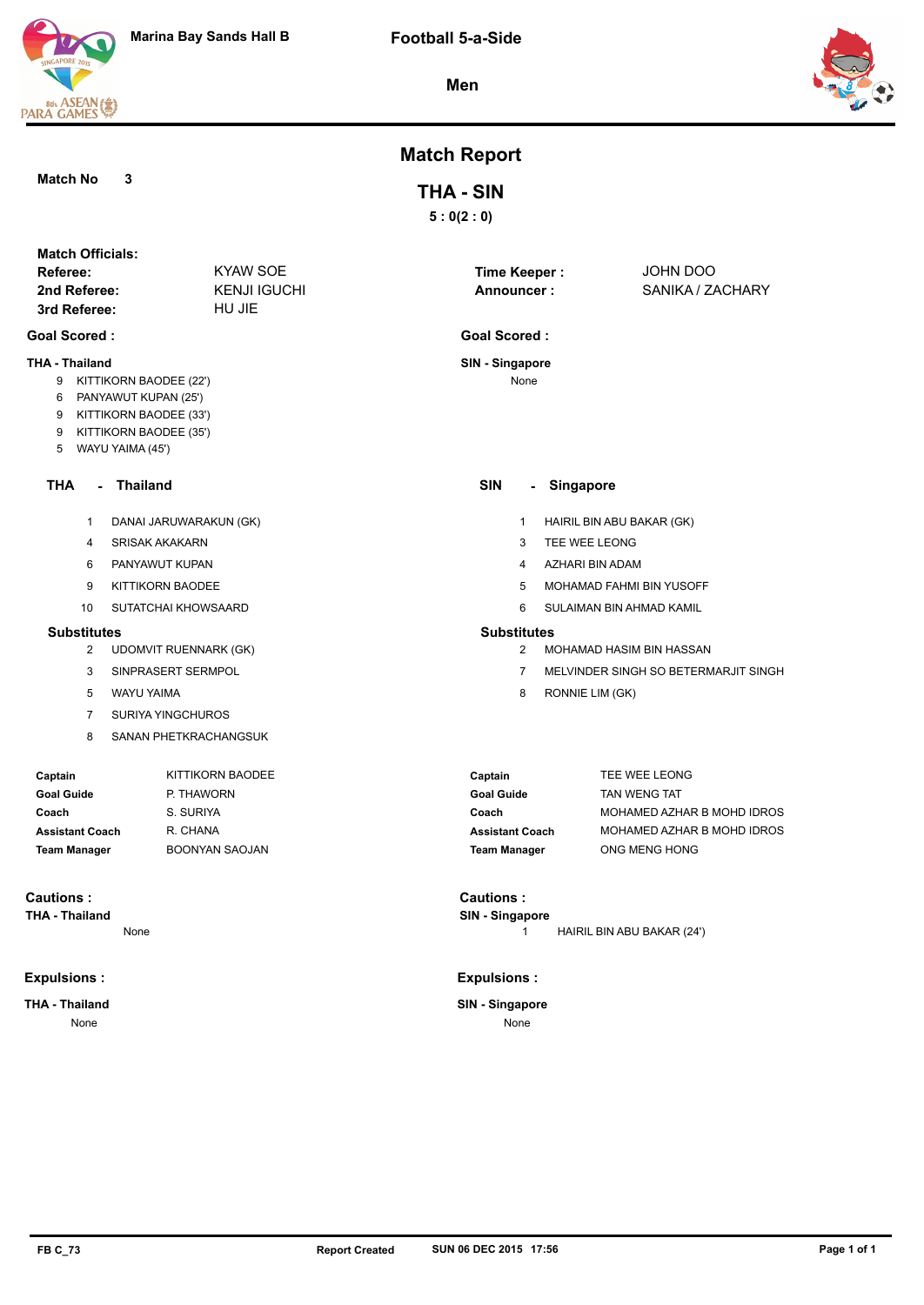





# **Match Report**

# **MAS - VIE**

**0 : 0(0 : 0)**

| <b>Match Officials:</b><br>Referee:<br>2nd Referee:<br>3rd Referee: |                             | <b>CHAIYAPORN</b><br>HU JIE<br><b>JOHN DOO</b>             | <b>Time Keeper:</b><br>Announcer:                             |             | <b>KENJI IGUCHI</b><br>SANIKA / ZACHARY                                   |
|---------------------------------------------------------------------|-----------------------------|------------------------------------------------------------|---------------------------------------------------------------|-------------|---------------------------------------------------------------------------|
| <b>Goal Scored:</b>                                                 |                             |                                                            | <b>Goal Scored:</b>                                           |             |                                                                           |
| <b>MAS - Malaysia</b><br>None                                       |                             |                                                            | <b>VIE - Vietnam</b><br>None                                  |             |                                                                           |
| MAS<br>-                                                            | <b>Malaysia</b>             |                                                            | <b>VIE</b>                                                    | - Vietnam   |                                                                           |
| $\overline{4}$                                                      |                             | MOHAMAD AMIRUL ARIF BIN MAHADHIR                           | $\mathbf{1}$                                                  |             | NGUYEN NGOC TIEN TIEN (GK)                                                |
| 7                                                                   | MOHD ZAMHA BIN ABDUL WAHAB  |                                                            | 3                                                             | LE TAN HUNG |                                                                           |
| 8                                                                   | ROLLEN BIN MARAKIM          |                                                            | 6                                                             |             | <b>VO THANH TRIEU</b>                                                     |
| 9                                                                   | MOHD AZWAN BIN AZHAR        |                                                            | 9                                                             |             | <b>NGUYEN VAN QUY</b>                                                     |
| 12                                                                  | SHAHRIL BIN CHE SHAFIE (GK) |                                                            | 10                                                            |             | <b>VONG THANH DUOC</b>                                                    |
| <b>Substitutes</b>                                                  |                             |                                                            | <b>Substitutes</b>                                            |             |                                                                           |
| 3<br>AHMAD FIKRI BIN OMAR                                           |                             |                                                            | <b>TRAN VIET HUNG</b><br>$\overline{7}$                       |             |                                                                           |
| 5                                                                   | MOHAMAD ASRI BIN ARSHAD     |                                                            | 8                                                             |             | PHAM MINH HOANG                                                           |
| 6                                                                   | AZRIL BIN CHE IBRAHIM       |                                                            |                                                               |             |                                                                           |
| 13                                                                  |                             | MEOR SHAHRUL AZHAR BIN MAT SALLEH (GK)                     |                                                               |             |                                                                           |
| Captain<br><b>Goal Guide</b>                                        |                             | MOHAMAD AMIRUL ARIF BIN MAHADHIR<br>SHALESH MANICKAVASAGAM | Captain<br><b>Goal Guide</b>                                  |             | LE TAN HUNG<br><b>NGUYEN QUANG THAI</b>                                   |
| Coach                                                               |                             | EDWIN ROCH MICHAEL JULIAN                                  | Coach                                                         |             | <b>NGUYEN MINH HAO</b>                                                    |
| <b>Assistant Coach</b>                                              |                             | MUHAMMAD AZRI BIN AZMAN                                    | <b>Assistant Coach</b>                                        |             | LY DAI NGHIA                                                              |
| <b>Team Manager</b>                                                 |                             | AZHARI BIN ABDULLAH                                        | <b>Team Manager</b>                                           |             | LY DAI NGHIA                                                              |
| <b>Cautions:</b><br><b>MAS - Malaysia</b>                           | None                        |                                                            | <b>Cautions:</b><br>VIE - Vietnam<br>Goal Guide<br>Coach<br>8 |             | NGUYEN QUANG THAI (19')<br>NGUYEN MINH HAO (49')<br>PHAM MINH HOANG (50') |
| <b>Expulsions:</b>                                                  |                             |                                                            | <b>Expulsions:</b>                                            |             |                                                                           |
| <b>MAS - Malaysia</b>                                               |                             |                                                            | <b>VIE - Vietnam</b>                                          |             |                                                                           |
| None                                                                |                             |                                                            | None                                                          |             |                                                                           |
|                                                                     |                             |                                                            |                                                               |             |                                                                           |

**Match No 4**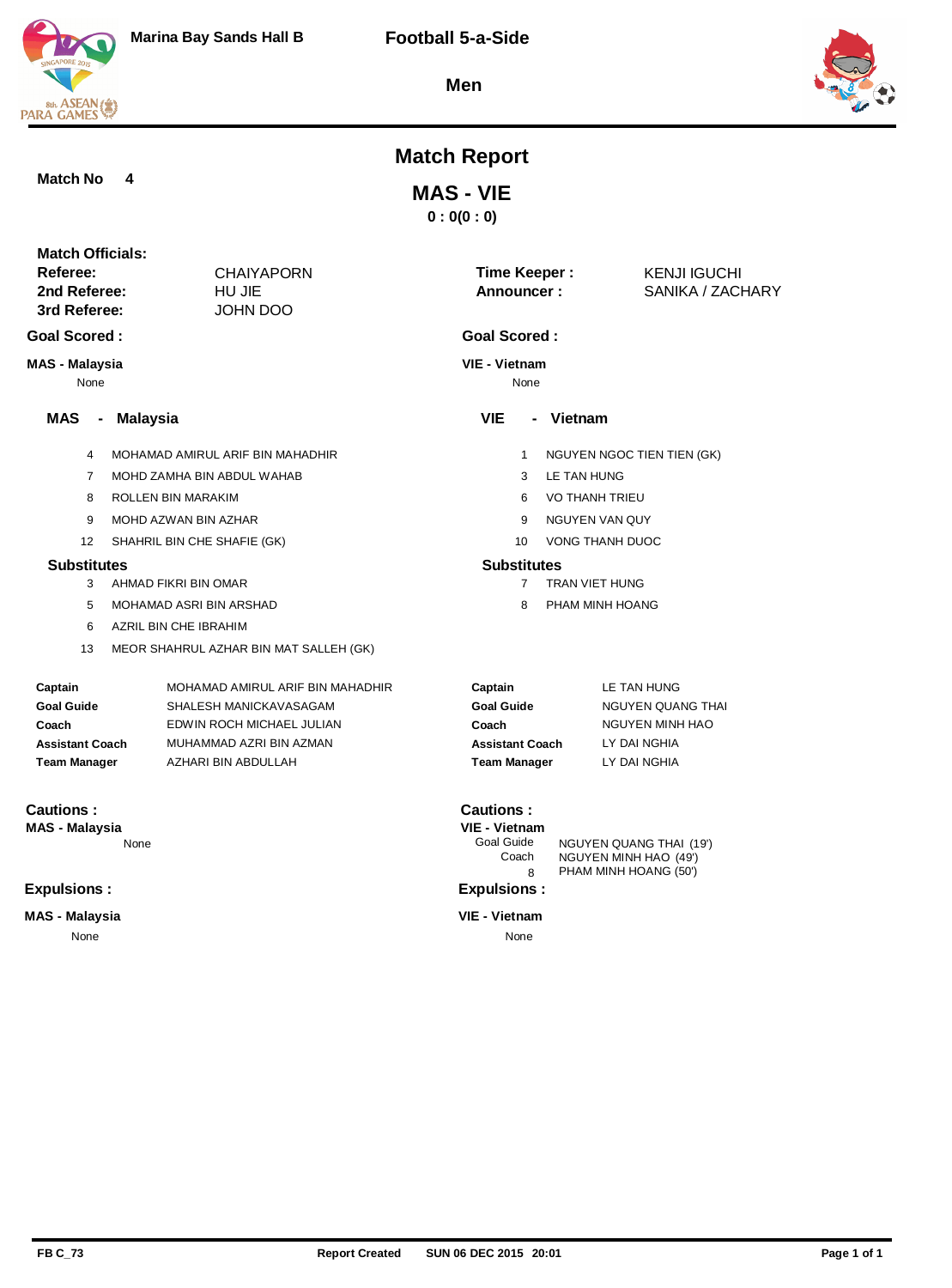#### **Match No 5**

**8th ASEAN<br>PARA GAMES** 

**Match Report**

**SIN - VIE**

| <b>Match Officials:</b> |                   |              |                  |
|-------------------------|-------------------|--------------|------------------|
| Referee:                | <b>CHAIYAPORN</b> | Time Keeper: | HU JIE           |
| 2nd Referee:            | KYAW SOE          | Announcer:   | SANIKA / ZACHARY |
| 3rd Referee:            | EUGENE LOW        |              |                  |
|                         |                   |              |                  |

#### **Goal Scored :**

**SIN - Singapore**

None

#### **SIN - Singapore**

- 3 TEE WEE LEONG
- 4 AZHARI BIN ADAM
- 5 MOHAMAD FAHMI BIN YUSOFF
- 7 MELVINDER SINGH SO BETERMARJIT SINGH
- 8 RONNIE LIM (GK)

#### **Substitutes**

- 1 HAIRIL BIN ABU BAKAR (GK)
- 2 MOHAMAD HASIM BIN HASSAN
- 6 SULAIMAN BIN AHMAD KAMIL

| Captain                | TEE WEE LEONG              | Cap  |
|------------------------|----------------------------|------|
| <b>Goal Guide</b>      | <b>TAN WENG TAT</b>        | Goa  |
| Coach                  | MOHAMED AZHAR B MOHD IDROS | Coa  |
| <b>Assistant Coach</b> | MOHAMED AZHAR B MOHD IDROS | Ass  |
| <b>Team Manager</b>    | ONG MENG HONG              | Teaı |

#### **Cautions :**

**SIN - Singapore**

None

#### **Expulsions :**

#### **SIN - Singapore**

None

# **Announcer :**

## **Goal Scored :**

## **VIE - Vietnam**

- 10 VONG THANH DUOC (15') 6 VO THANH TRIEU (46')
- 

#### **VIE - Vietnam**

- 1 NGUYEN NGOC TIEN TIEN (GK)
- 3 LE TAN HUNG
- 6 VO THANH TRIEU
- 9 NGUYEN VAN QUY
- 10 VONG THANH DUOC

#### **Substitutes**

- 7 TRAN VIET HUNG
- 8 PHAM MINH HOANG

| Captain                | LE TAN HUNG       |
|------------------------|-------------------|
| <b>Goal Guide</b>      | NGUYEN QUANG THAI |
| Coach                  | NGUYEN MINH HAO   |
| <b>Assistant Coach</b> | LY DAI NGHIA      |
| <b>Team Manager</b>    | LY DAI NGHIA      |

**VIE - Vietnam Cautions :** 

None

#### **Expulsions :**

#### **VIE - Vietnam** None